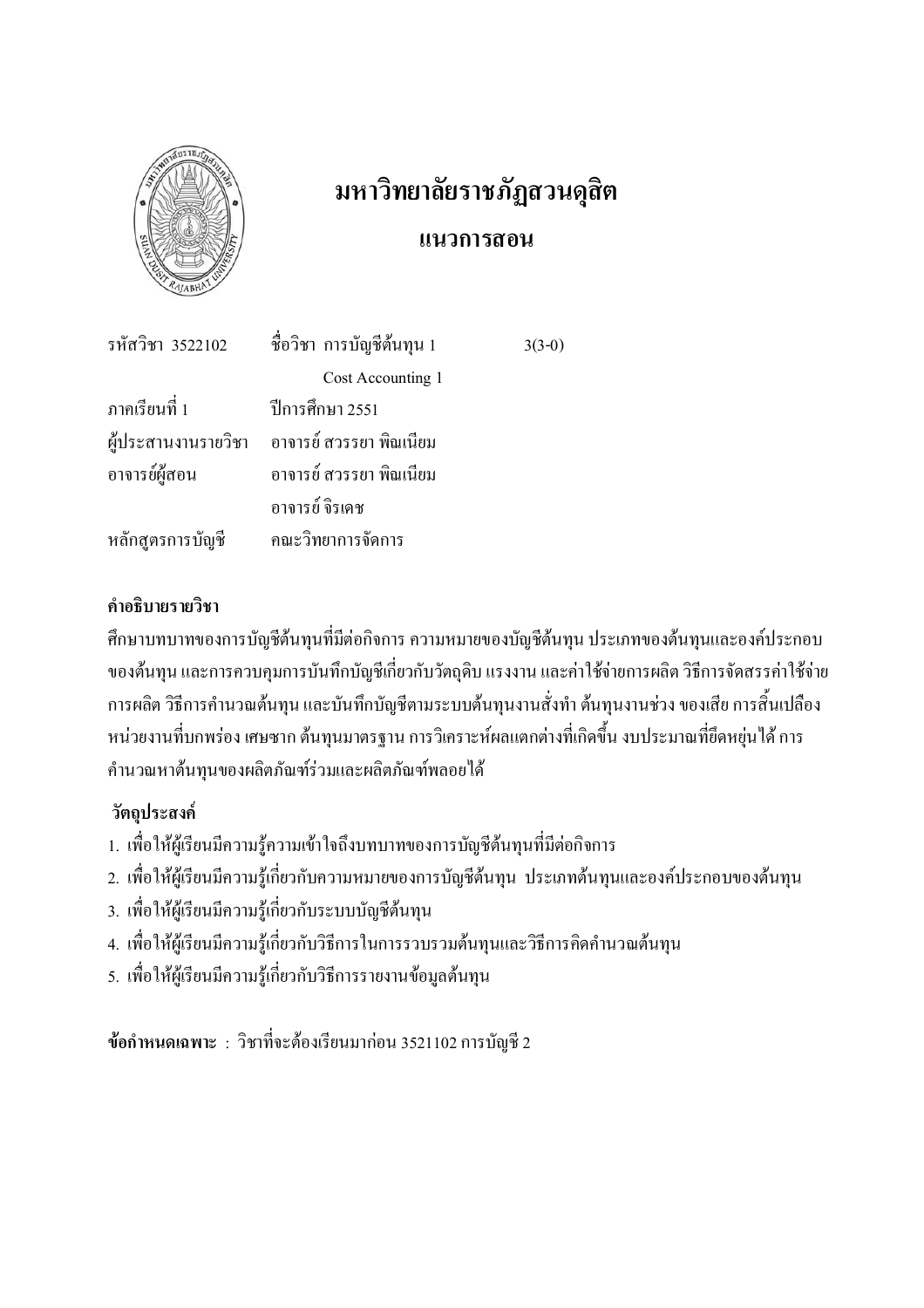## กิจกรรมการเรียนการสอน

|                |                                                                                                     |                                                                                                                        |               | กิจกรรมการเรียนการสอน |                 |                           |                       |              |              |              |               |              |              |            |         |                                                                    |
|----------------|-----------------------------------------------------------------------------------------------------|------------------------------------------------------------------------------------------------------------------------|---------------|-----------------------|-----------------|---------------------------|-----------------------|--------------|--------------|--------------|---------------|--------------|--------------|------------|---------|--------------------------------------------------------------------|
|                |                                                                                                     | กิจกรรม                                                                                                                |               |                       |                 | สอดคล้องด้าน              |                       |              |              |              |               |              | สื่อการสอน   |            |         |                                                                    |
| สัปดาห์<br>ที่ | เนื้อหา                                                                                             |                                                                                                                        | บริการวิชาการ | ີ້າຢ້                 | คุณธรรมจริยธรรม | ศิลปวัฒนธรรม<br>ทำนุบำรุง | นั้นผู้เรียนเป็นสำคัญ | เทคโนโลยี    | บุคลิกภาพ    | Power point  | <b>ACDOMD</b> | Internet     | E-leaming    | Blackboard | Website | การวัดผลการเรียนรู้                                                |
| $\mathbf{1}$   | บทที่ 1 วัตถุประสงค์ของการ                                                                          | 1. บรรยายเนื้อหา                                                                                                       |               |                       |                 |                           |                       |              |              | $\checkmark$ |               |              |              |            |         |                                                                    |
|                | บัญชีต้นทุน<br>- วัตถุประสงค์ของการบัญชี<br>ด้นทุน                                                  | 2. ให้นักศึกษาทำ<br>แบบฝึกหัดท้ายบท                                                                                    |               |                       |                 |                           | $\checkmark$          | $\checkmark$ |              |              |               |              | $\checkmark$ |            |         | - นักศึกษาสามารถทำ<br>แบบฝึกหัดใค้ถูกต้องไม่<br>น้อยกว่าร้อยละ 70  |
|                | - ความสัมพันธ์ระหว่างบัญชี<br>การเงิน บัญชีบริหาร และบัญชี<br>ค้นทุน<br>ี บทที่ 2 ต้นทุนและการจำแนก | 3. ให้นักศึกษาจัดกลุ่ม<br>เพื่อศึกษาข้อมูลเกี่ยวกับ<br>การประมาณค้นทุนใน<br>กิจการต่างที่มีลักษณะ<br>เป็นการผลิตสินค้า |               |                       |                 |                           | $\checkmark$          | ✓            |              |              | $\checkmark$  | $\checkmark$ |              |            |         |                                                                    |
|                | ประเภทต้นทุน<br>- ความหมายของต้นทุน<br>- การจำแนกประเภทด้นทุน<br>- แบบฝึกหัดทบทวน                   | 4. ให้นักศึกษาจัดกลุ่ม<br>อภิปรายเนื้อหาที่ได้<br>ศึกษามา                                                              |               |                       |                 |                           | $\checkmark$          | $\checkmark$ | $\checkmark$ | $\checkmark$ | $\checkmark$  |              |              |            |         | - การนำเสนอได้คะแนน<br>ผ่านเกณฑ์ขั้นต่ำคือไม่<br>น้อยกว่าร้อยละ 50 |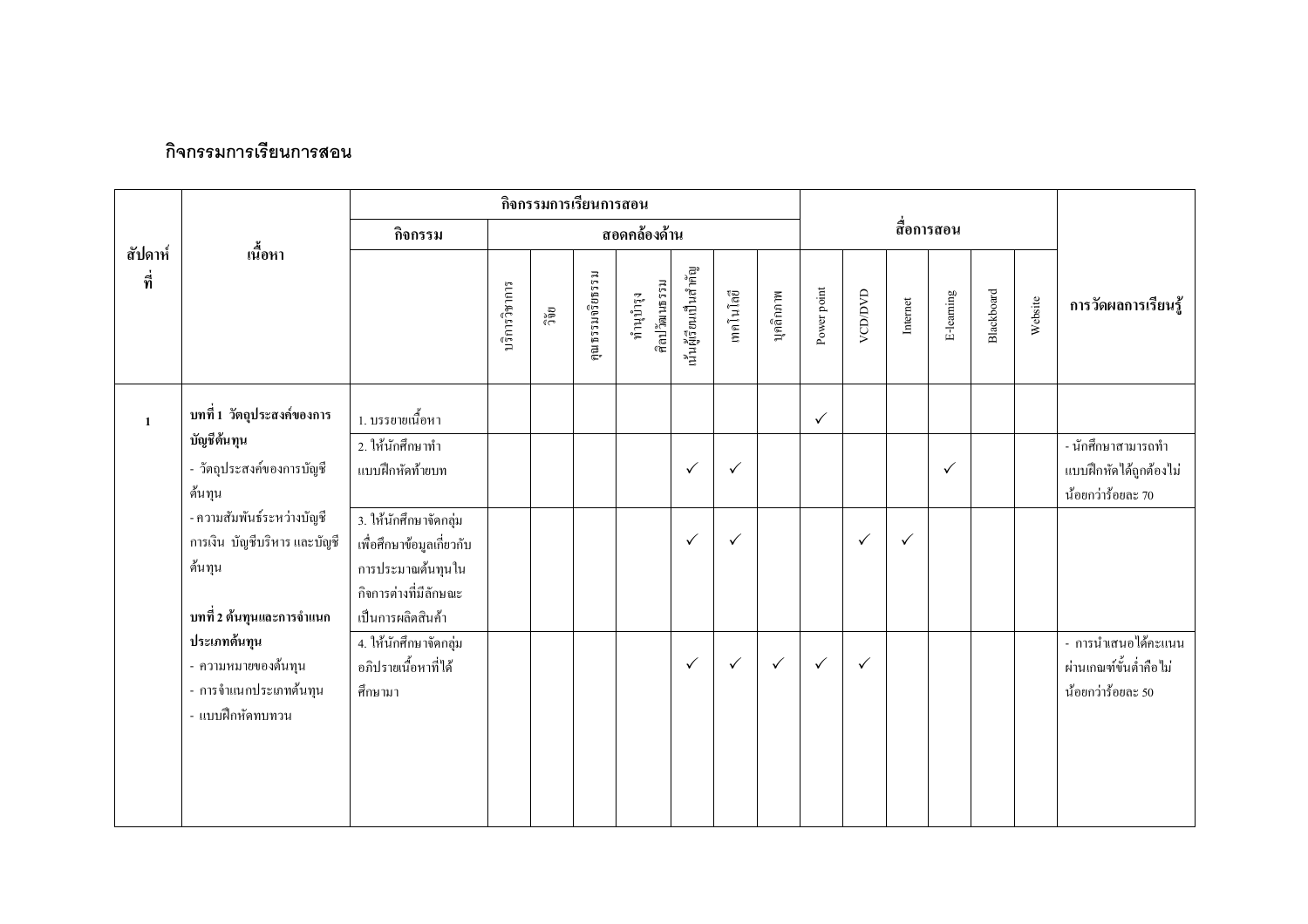|                |                                                                                                         |                                                                                                                  |               | กิจกรรมการเรียนการสอน |                 |                           |                       |              |           |              |         |              |              |            |         |                                                                    |
|----------------|---------------------------------------------------------------------------------------------------------|------------------------------------------------------------------------------------------------------------------|---------------|-----------------------|-----------------|---------------------------|-----------------------|--------------|-----------|--------------|---------|--------------|--------------|------------|---------|--------------------------------------------------------------------|
|                |                                                                                                         | กิจกรรม                                                                                                          |               |                       |                 | สอดคล้องด้าน              |                       |              |           |              |         |              | สื่อการสอน   |            |         |                                                                    |
| สัปดาห์<br>ที่ | ้เนื้อหา                                                                                                |                                                                                                                  | บริการวิชาการ | ີ້າຢ້                 | คุณธรรมจริยธรรม | ศิลปวัฒนธรรม<br>ทำนุบำรุง | นั้นผู้เรียนเป็นสำคัญ | เทคโนโลยี    | บุคลิกภาพ | Power point  | VCD/DVD | Internet     | E-leaming    | Blackboard | Website | การวัดผลการเรียนรู้                                                |
| $\overline{2}$ | บทที่ 3 งบการเงินของกิจการ                                                                              | 1. บรรยายเนื้อหา                                                                                                 |               |                       |                 |                           |                       |              |           | $\checkmark$ |         |              |              |            |         |                                                                    |
|                | ผลิตสินค้าและการคิดต้นทุน<br>ผลิตภัณฑ์<br>- งบการเงินของกิจการผลิต<br>สินค้า<br>- การคิดต้นทุนผลิตภัณฑ์ | 2. ให้นักศึกษาจัดกลุ่ม<br>เพื่อศึกษาข้อมูลเกี่ยวกับ<br>งบการเงินในกิจการต่าง<br>ที่มีลักษณะเป็นการผลิต<br>สินค้า |               |                       | $\checkmark$    | $\checkmark$              | $\checkmark$          | $\checkmark$ |           |              | ✓       | $\checkmark$ |              |            |         | - การนำเสนอได้คะแนน<br>ผ่านเกณฑ์ขั้นต่ำคือไม่<br>น้อยกว่าร้อยละ 50 |
|                | - ตัวอย่างการทำงบการเงิน                                                                                | 3. ให้นักศึกษาทำ<br>แบบฝึกหัดท้ายบท(ส่ง<br>ิตามกำหนดเวลา)                                                        |               |                       | $\checkmark$    |                           | $\checkmark$          | $\checkmark$ |           |              |         |              | $\checkmark$ |            |         | - นักศึกษาสามารถทำ<br>แบบฝึกหัดใค้ถูกต้องไม่<br>น้อยกว่าร้อยละ 70  |
| $\mathfrak{Z}$ | บทที่ 4 ระบบบัญชีต้นทุนจ่าย<br>จริง                                                                     | 1. บรรยายเนื้อหา                                                                                                 |               |                       |                 |                           |                       |              |           | $\checkmark$ |         |              |              |            |         |                                                                    |
|                | - ลักษณะทั่วไปของระบบบัญชี<br>ด้นทุน<br>- วงจรการผลิตและต้นทุนการ                                       | 2. ให้นักศึกษาทำ<br>แบบฝึกหัดท้ายบท(ส่ง<br>ิตามกำหนดเวลา)                                                        |               |                       | $\checkmark$    |                           | $\checkmark$          | $\checkmark$ |           |              |         |              | $\checkmark$ |            |         | - นักศึกษาสามารถทำ<br>แบบฝึกหัดได้ถูกต้องไม่<br>น้อยกว่าร้อยละ 70  |
|                | ผลิต<br>- ขั้นตอนการบันทึกบัญชี<br>- ตัวอย่างการบันทึกบัญชี                                             | 3. ให้นักศึกษาจัดกลุ่ม<br>เพื่อศึกษาข้อมูลเกี่ยวกับ<br>กิจการต่างๆที่ใช้ระบบ<br>ด้นทุนจ่ายจริง                   |               |                       |                 |                           | $\checkmark$          | $\checkmark$ |           |              | ✓       | $\checkmark$ |              |            |         | - การนำเสนอได้คะแนน<br>ผ่านเกณฑ์ขั้นต่ำคือไม่<br>น้อยกว่าร้อยละ 50 |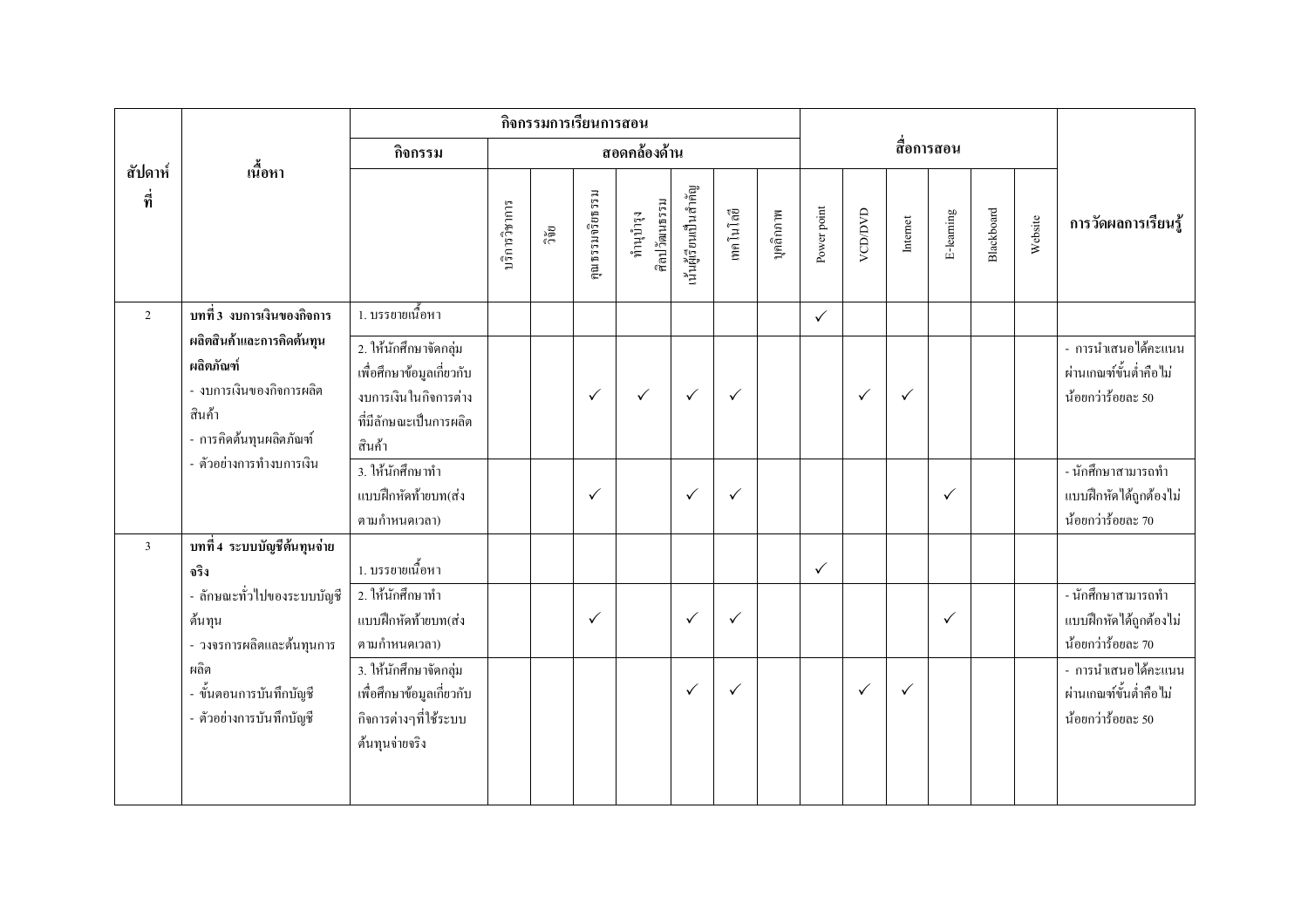|                |                                                                                                  |                                                                                            |               | กิจกรรมการเรียนการสอน |                 |                           |                       |              |              |              |              |              |            |            |         |                                                                    |
|----------------|--------------------------------------------------------------------------------------------------|--------------------------------------------------------------------------------------------|---------------|-----------------------|-----------------|---------------------------|-----------------------|--------------|--------------|--------------|--------------|--------------|------------|------------|---------|--------------------------------------------------------------------|
|                |                                                                                                  | กิจกรรม                                                                                    |               |                       |                 | สอดคล้องด้าน              |                       |              |              |              |              |              | สื่อการสอน |            |         |                                                                    |
| สัปดาห์<br>ที่ | เนื้อหา                                                                                          |                                                                                            | บริการวิชาการ | วิจัย                 | คุณธรรมจริยธรรม | ศิลปวัฒนธรรม<br>ทำนุบำรุง | นั้นผู้เรียนเป็นสำคัญ | เทคโนโลยี    | บุคลิกภาพ    | Power point  | VCD/DVD      | Internet     | E-leaming  | Blackboard | Website | การวัดผลการเรียนรู้                                                |
| $\overline{4}$ | บทที่ 5 ระบบบัญชีต้นทุนปกติ<br>- ลักษณะทั่วไปของระบบบัญชี                                        | 1. บรรยายเนื้อหา                                                                           |               |                       |                 |                           |                       |              |              | $\checkmark$ |              |              |            |            |         |                                                                    |
|                | - การกำหนดอัตราค่าใช้จ่าย<br>การผลิตกิดเข้างาน<br>- ขั้นตอนการบันทึกบัญชี                        | 2. ให้นักศึกษาทำ<br>แบบฝึกหัดท้ายบท(ส่ง<br>ตามกำหนดเวลา)                                   |               |                       | $\checkmark$    |                           | $\checkmark$          | $\checkmark$ |              |              |              |              | ✓          |            |         | - นักศึกษาสามารถทำ<br>แบบฝึกหัดได้ถูกต้องไม่<br>น้อยกว่าร้อยละ 70  |
|                | - การจัดกับค่าใช้จ่ายการผลิต<br>คิดเข้างานสูงต่ำ<br>- การปรับต้นทุนปกติให้เป็น<br>ด้นทุนจ่ายจริง | 3. ให้นักศึกษาจัดกลุ่ม<br>เพื่อศึกษาข้อมูลเกี่ยวกับ<br>กิจการต่างๆที่ใช้ระบบ<br>ด้นทุนปกติ |               |                       |                 |                           | $\checkmark$          | $\checkmark$ |              |              | $\checkmark$ | $\checkmark$ |            |            |         |                                                                    |
|                | - ตัวอย่างการบันทึกบัญชี                                                                         | 4. ให้นักศึกษาจัดกลุ่ม<br>้อภิปรายเนื้อหาที่ได้<br>ศึกษามา                                 |               |                       |                 |                           | $\checkmark$          | $\checkmark$ | $\checkmark$ | $\checkmark$ | $\checkmark$ |              |            |            |         | - การนำเสนอได้คะแนน<br>ผ่านเกณฑ์ขั้นต่ำคือไม่<br>น้อยกว่าร้อยละ 50 |
| 5              | ิบทที่ 6 บัญชีแยกประเภท<br>โรงงาน                                                                | 1. บรรยายเนื้อหา                                                                           |               |                       |                 |                           |                       |              |              | $\checkmark$ |              |              |            |            |         |                                                                    |
|                | - การใช้บัญชีแยกประเภท<br>โรงงาน<br>- การบันทึกบัญชี<br>- ตัวอย่างการบันทึกบัญชี                 | 2. ให้นักศึกษาทำ<br>แบบฝึกหัดท้ายบท(ส่ง<br>ตามกำหนดเวลา)                                   |               |                       | $\checkmark$    |                           | $\checkmark$          | $\checkmark$ |              |              |              |              | ✓          |            |         | - นักศึกษาสามารถทำ<br>แบบฝึกหัดได้ถูกต้องไม่<br>น้อยกว่าร้อยละ 70  |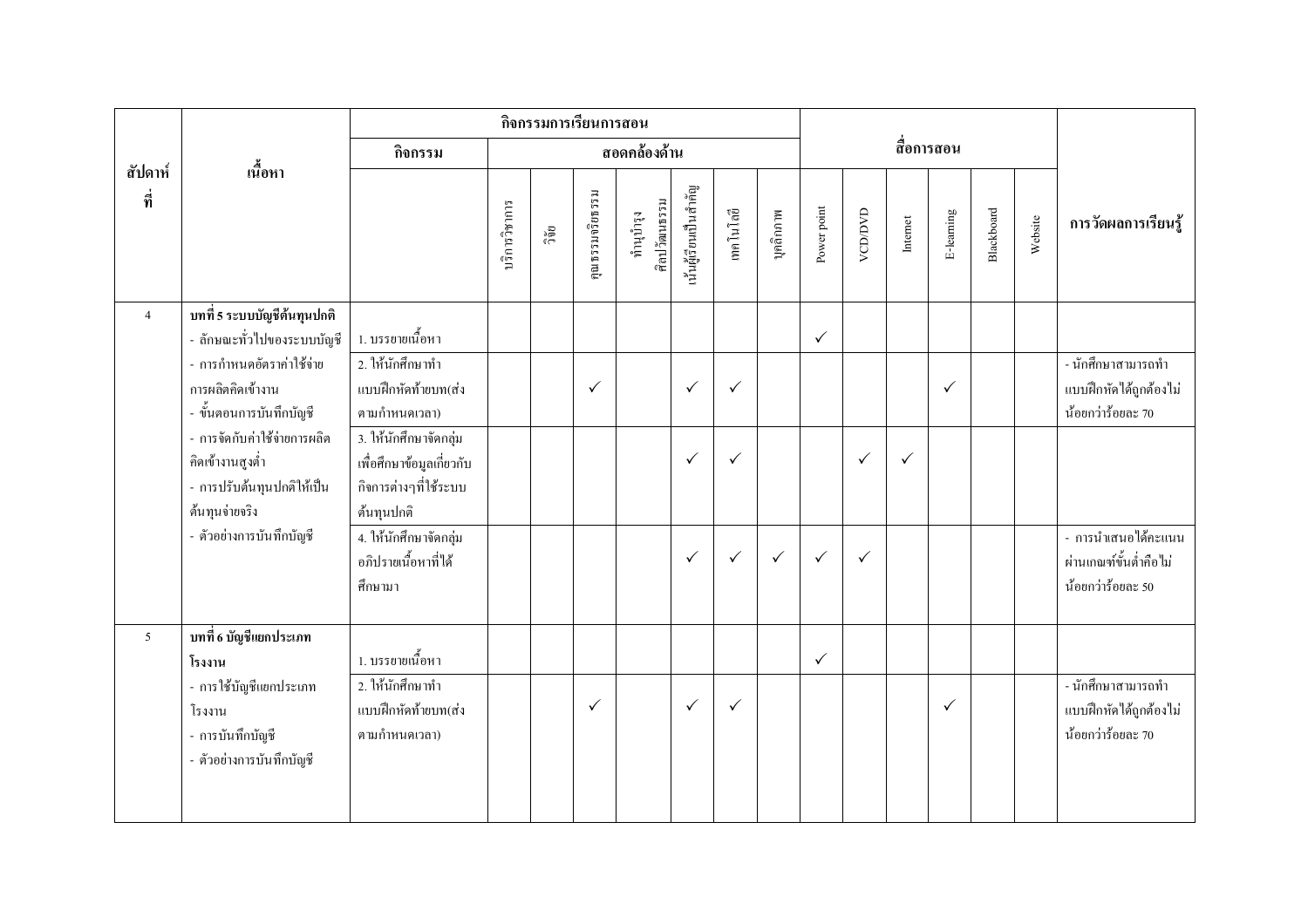|                  |                                                                                                                                                   |                                                                                    |               |       | กิจกรรมการเรียนการสอน |                           |                       |              |              |              |              |              |              |            |         |                                                                    |
|------------------|---------------------------------------------------------------------------------------------------------------------------------------------------|------------------------------------------------------------------------------------|---------------|-------|-----------------------|---------------------------|-----------------------|--------------|--------------|--------------|--------------|--------------|--------------|------------|---------|--------------------------------------------------------------------|
|                  |                                                                                                                                                   | กิจกรรม                                                                            |               |       |                       | สอดคล้องด้าน              |                       |              |              |              |              |              | สื่อการสอน   |            |         |                                                                    |
| สัปดาห์<br>ที่   | เนื้อหา                                                                                                                                           |                                                                                    | บริการวิชาการ | วิจัย | คุณธรรมจริยธรรม       | ศิลปวัฒนธรรม<br>ทำนุบำรุง | นั้นผู้เรียนเป็นสำคัญ | เทคโนโลยี    | บุคลิกภาพ    | Power point  | VCD/DVD      | Internet     | E-leaming    | Blackboard | Website | การวัดผลการเรียนรู้                                                |
| 6                | ิบทที่ 7 การบัญชีต้นทุนงานสั่ง<br>ทำ                                                                                                              | 1. บรรยายเนื้อหา                                                                   |               |       |                       |                           |                       |              |              | $\checkmark$ |              |              |              |            |         |                                                                    |
|                  | - ลักษณะสำคัญของการบัญชี<br>ด้นทุนงานสั่งทำ<br>- บัตรต้นทุนงาน<br>- ขั้นตอนการบันทึกบัญชี                                                         | 2. ให้นักศึกษาทำ<br>แบบฝึกหัดท้ายบท(ส่ง<br>ตามกำหนดเวลา)<br>3. ให้นักศึกษาจัดกลุ่ม |               |       | $\checkmark$          |                           | $\checkmark$          | $\checkmark$ |              |              |              |              | $\checkmark$ |            |         | - นักศึกษาสามารถทำ<br>แบบฝึกหัดได้ถูกต้องไม่<br>น้อยกว่าร้อยละ 70  |
|                  | - การจัดทำรายงานต้นทุนการ<br>ผลิต<br>- ตัวอย่างการบันทึกบัญชี                                                                                     | เพื่อศึกษาข้อมูลเกี่ยวกับ<br>กิจการต่างๆที่ใช้ระบบ<br>ด้นทุนงานสั่งทำ              |               |       |                       |                           | $\checkmark$          | $\checkmark$ |              |              | $\checkmark$ | $\checkmark$ |              |            |         |                                                                    |
|                  |                                                                                                                                                   | 4. ให้นักศึกษาจัดกลุ่ม<br>อภิปรายเนื้อหาที่ได้<br>ศึกษามา                          |               |       |                       |                           | $\checkmark$          | $\checkmark$ | $\checkmark$ | $\checkmark$ | $\checkmark$ |              |              |            |         | - การนำเสนอได้คะแนน<br>ผ่านเกณฑ์ขั้นต่ำคือไม่<br>น้อยกว่าร้อยละ 50 |
| $\boldsymbol{7}$ | บทที่ 8 การปันส่วนต้นทุน                                                                                                                          | 1. บรรยายเนื้อหา                                                                   |               |       |                       |                           |                       |              |              | $\checkmark$ |              |              |              |            |         |                                                                    |
|                  | แผนกบริการให้แผนกผลิต<br>- ขั้นตอนในการปันส่วนต้นทุน<br>- วิธีการปันส่วนต้นทุน<br>- เกณฑ์ที่ใช้ในการปันส่วน<br>ด้นทุน<br>- ตัวอย่างการบันทึกบัญชี | 2. ให้นักศึกษาทำ<br>แบบฝึกหัดท้ายบท(ส่ง<br>ิตามกำหนดเวลา)                          |               |       | $\checkmark$          |                           | $\checkmark$          | $\checkmark$ |              |              |              |              | $\checkmark$ |            |         | - นักศึกษาสามารถทำ<br>แบบฝึกหัดได้ถูกต้องไม่<br>น้อยกว่าร้อยละ 70  |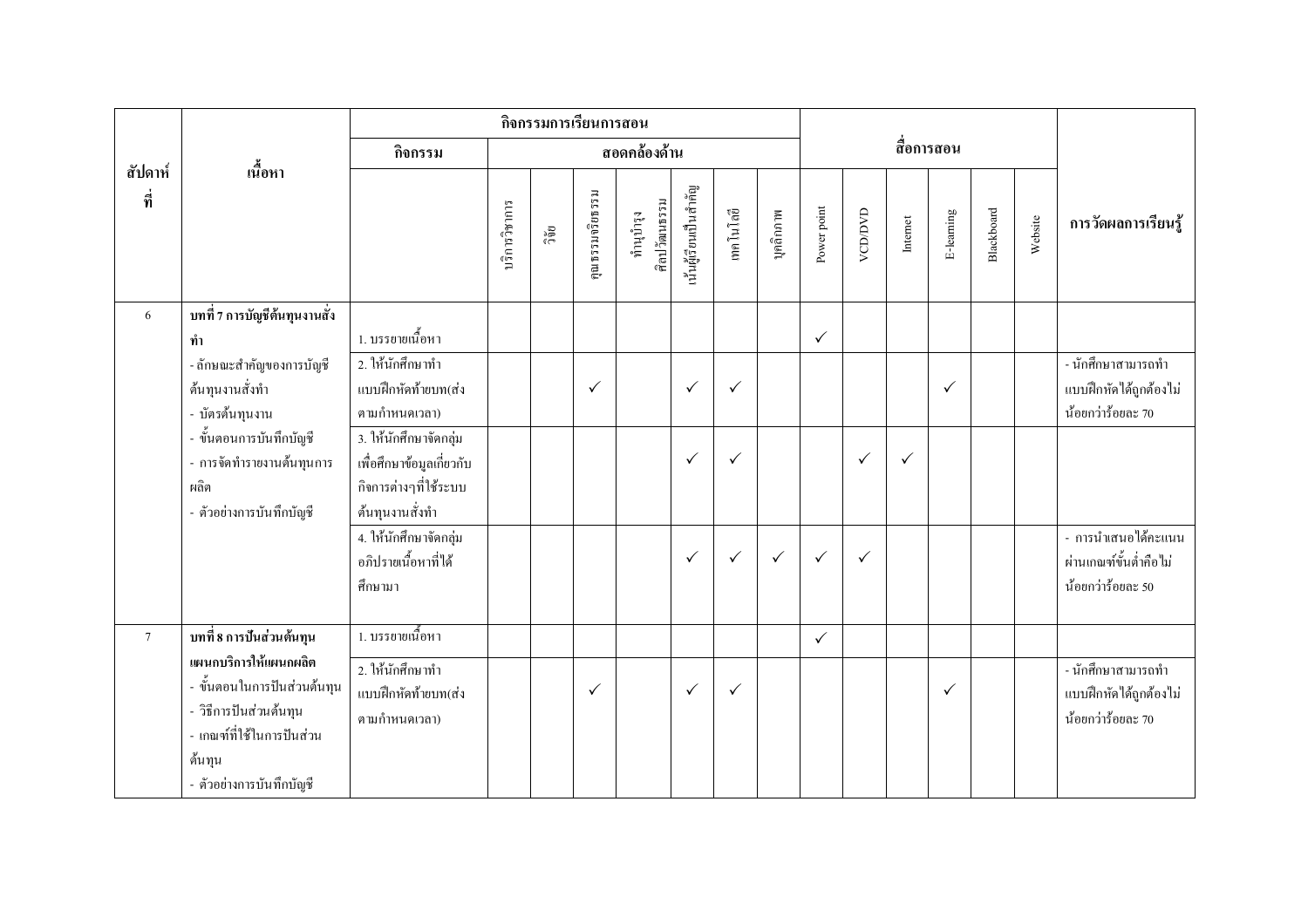|                |                                                                                               |                                                                                                 |               | กิจกรรมการเรียนการสอน |                 |                           |                       |              |              |              |              |              |              |            |         |                                                                    |
|----------------|-----------------------------------------------------------------------------------------------|-------------------------------------------------------------------------------------------------|---------------|-----------------------|-----------------|---------------------------|-----------------------|--------------|--------------|--------------|--------------|--------------|--------------|------------|---------|--------------------------------------------------------------------|
|                |                                                                                               | กิจกรรม                                                                                         |               |                       |                 | สอดคล้องด้าน              |                       |              |              |              |              |              | สื่อการสอน   |            |         |                                                                    |
| สัปดาห์<br>ที่ | เนื้อหา                                                                                       |                                                                                                 | บริการวิชาการ | วิจัย                 | คุณธรรมจริยธรรม | ศิลปวัฒนธรรม<br>ทำนุบำรุง | นั้นผู้เรียนเป็นสำคัญ | เทคโนโลยี    | บุคลิกภาพ    | Power point  | VCD/DVD      | Internet     | E-leaming    | Blackboard | Website | การวัดผลการเรียนรู้                                                |
| $\,8\,$        | ิบทที่ 9 การบัญชีต้นทุนช่วง                                                                   |                                                                                                 |               |                       |                 |                           |                       |              |              |              |              |              |              |            |         |                                                                    |
|                | - ลักษณะสำคัญของการบัญชีต้นท                                                                  | 1. บรรยายเนื้อหา                                                                                |               |                       |                 |                           |                       |              |              | $\checkmark$ |              |              |              |            |         |                                                                    |
|                | ช่วง<br>- แบบของกระบวนการผลิต<br>- ขั้นตอนการบันทึกบัญชี<br>- การคำนวณหน่วยเทียบ<br>สำเร็จรูป | 2. ให้นักศึกษาทำ<br>แบบฝึกหัดท้ายบท(ส่ง<br>ิตามกำหนดเวลา)                                       |               |                       | $\checkmark$    |                           | $\checkmark$          | $\checkmark$ |              |              |              |              | $\checkmark$ |            |         | - นักศึกษาสามารถทำ<br>แบบฝึกหัดได้ถูกต้องไม่<br>น้อยกว่าร้อยละ 70  |
| 9              | บทที่ 9 การบัญชีต้นทุนช่วง                                                                    |                                                                                                 |               |                       |                 |                           |                       |              |              |              |              |              |              |            |         |                                                                    |
|                | - ลักษณะสำคัญของการบัญชี                                                                      | 1. บรรยายเนื้อหา                                                                                |               |                       |                 |                           |                       |              |              | $\checkmark$ |              |              |              |            |         |                                                                    |
|                | ต้นทุนช่วง (ต่อ)<br>- การจัดทำรายงานต้นทุนการ<br>ผลิต                                         | 2. ให้นักศึกษาทำ<br>แบบฝึกหัดท้ายบท(ส่ง<br>ิตามกำหนดเวลา)                                       |               |                       | $\checkmark$    |                           | $\checkmark$          | $\checkmark$ |              |              |              |              | $\checkmark$ |            |         | - นักศึกษาสามารถทำ<br>แบบฝึกหัดได้ถูกต้องไม่<br>น้อยกว่าร้อยละ 70  |
|                | - การบัญชีต้นทุนช่วงปกติ                                                                      | 3. ให้นักศึกษาจัดกลุ่ม<br>เพื่อศึกษาข้อมูลเกี่ยวกับ<br>กิจการต่างๆที่ใช้ระบบ<br>ด้นทุนงานสั่งทำ |               |                       |                 |                           | $\checkmark$          | $\checkmark$ |              |              | $\checkmark$ | $\checkmark$ |              |            |         |                                                                    |
|                |                                                                                               | 4. ให้นักศึกษาจัดกลุ่ม<br>อภิปรายเนื้อหาที่ได้<br>ศึกษามา                                       |               |                       |                 |                           | $\checkmark$          | $\checkmark$ | $\checkmark$ | $\checkmark$ | $\checkmark$ |              |              |            |         | - การนำเสนอได้คะแนน<br>ผ่านเกณฑ์ขั้นต่ำคือไม่<br>น้อยกว่าร้อยละ 50 |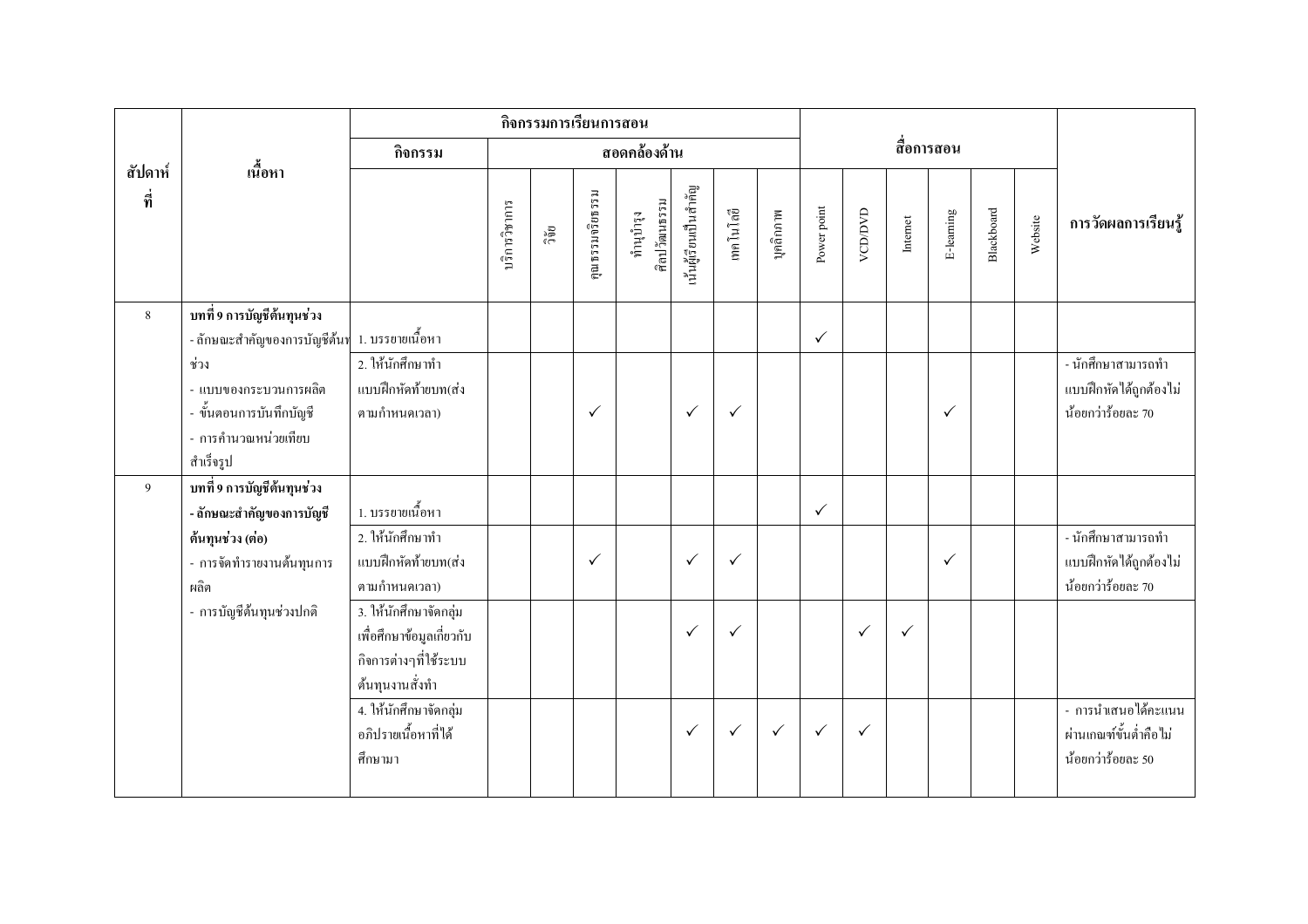|                |                                                                                      |                                                           |               |      | กิจกรรมการเรียนการสอน |                           |                       |              |              |              |              |              |            |            |         |                                                                         |
|----------------|--------------------------------------------------------------------------------------|-----------------------------------------------------------|---------------|------|-----------------------|---------------------------|-----------------------|--------------|--------------|--------------|--------------|--------------|------------|------------|---------|-------------------------------------------------------------------------|
|                |                                                                                      | กิจกรรม                                                   |               |      |                       | สอดคล้องด้าน              |                       |              |              |              |              |              | สื่อการสอน |            |         |                                                                         |
| สัปดาห์<br>ที่ | ้เนื้อหา                                                                             |                                                           | บริการวิชาการ | ີ້າຍ | คุณธรรมจริยธรรม       | ศิลปวัฒนธรรม<br>ทำนุบำรุง | นั้นผู้เรียนเป็นสำคัญ | เทคโนโลยี    | บุคลิกภาพ    | Power point  | VCD/DVD      | Internet     | E-leaming  | Blackboard | Website | การวัดผลการเรียนรู้                                                     |
| 10             | ิบทที่ 10 เศษวัตถุ ของเสียและ                                                        |                                                           |               |      |                       |                           |                       |              |              |              |              |              |            |            |         |                                                                         |
|                | สินค้ามีตำหนิ                                                                        | 1. บรรยายเนื้อหา                                          |               |      |                       |                           |                       |              |              | $\checkmark$ |              |              |            |            |         |                                                                         |
|                | - ความหมายของเศษวัตถุ ของ<br>เสียและสินค้ามีตำหนิ<br>- วิธีการบัญชีเกี่ยวกับเศษวัตถุ | 2. ให้นักศึกษาทำ<br>แบบฝึกหัดท้ายบท(ส่ง<br>ิตามกำหนดเวลา) |               |      | $\checkmark$          |                           | $\checkmark$          | $\checkmark$ |              |              |              |              | ✓          |            |         | __<br>- นักศึกษาสามารถทำ<br>แบบฝึกหัดใค้ถูกต้องไม่<br>น้อยกว่าร้อยละ 70 |
|                | - วิธีการบัญชีเกี่ยวกับของเสีย                                                       | 3. ให้นักศึกษาจัดกลุ่ม                                    |               |      |                       |                           |                       |              |              |              |              |              |            |            |         |                                                                         |
|                | - วิธีการบัญชีเกี่ยวกับสินค้ามี<br>ดำหนิ                                             | เพื่อศึกษาการจัดทำ<br>รายงานข้อมูลเกี่ยวกับ               |               |      |                       |                           | $\checkmark$          | $\checkmark$ |              |              | $\checkmark$ | $\checkmark$ |            |            |         |                                                                         |
|                | - ของเสียกับการบัญชีต้นทุน<br>ช่วง                                                   | เศษวัตถุ ของเสียและ<br>สินค้ามีตำหนีในกิจการที่           |               |      |                       |                           |                       |              |              |              |              |              |            |            |         |                                                                         |
|                | - ตัวอย่างการจัดทำรายงาน<br>ด้นทุนการผลิต                                            | ผลิตสินค้า                                                |               |      |                       |                           |                       |              |              |              |              |              |            |            |         |                                                                         |
|                | - ตัวอย่างการบันทึกบัญชีกรณี<br>มีของเสีย                                            | 4. ให้นักศึกษาจัดกลุ่ม<br>อภิปรายเนื้อหาที่ได้<br>ศึกษามา |               |      |                       |                           | $\checkmark$          | $\checkmark$ | $\checkmark$ | $\checkmark$ | $\checkmark$ |              |            |            |         | - การนำเสนอได้คะแนน<br>ผ่านเกณฑ์ขั้นต่ำคือไม่<br>น้อยกว่าร้อยละ 50      |
| 11             | สอบกลางภาคบทที่<br>(บทที่1-10)                                                       |                                                           |               |      |                       |                           |                       |              |              |              |              |              |            |            |         |                                                                         |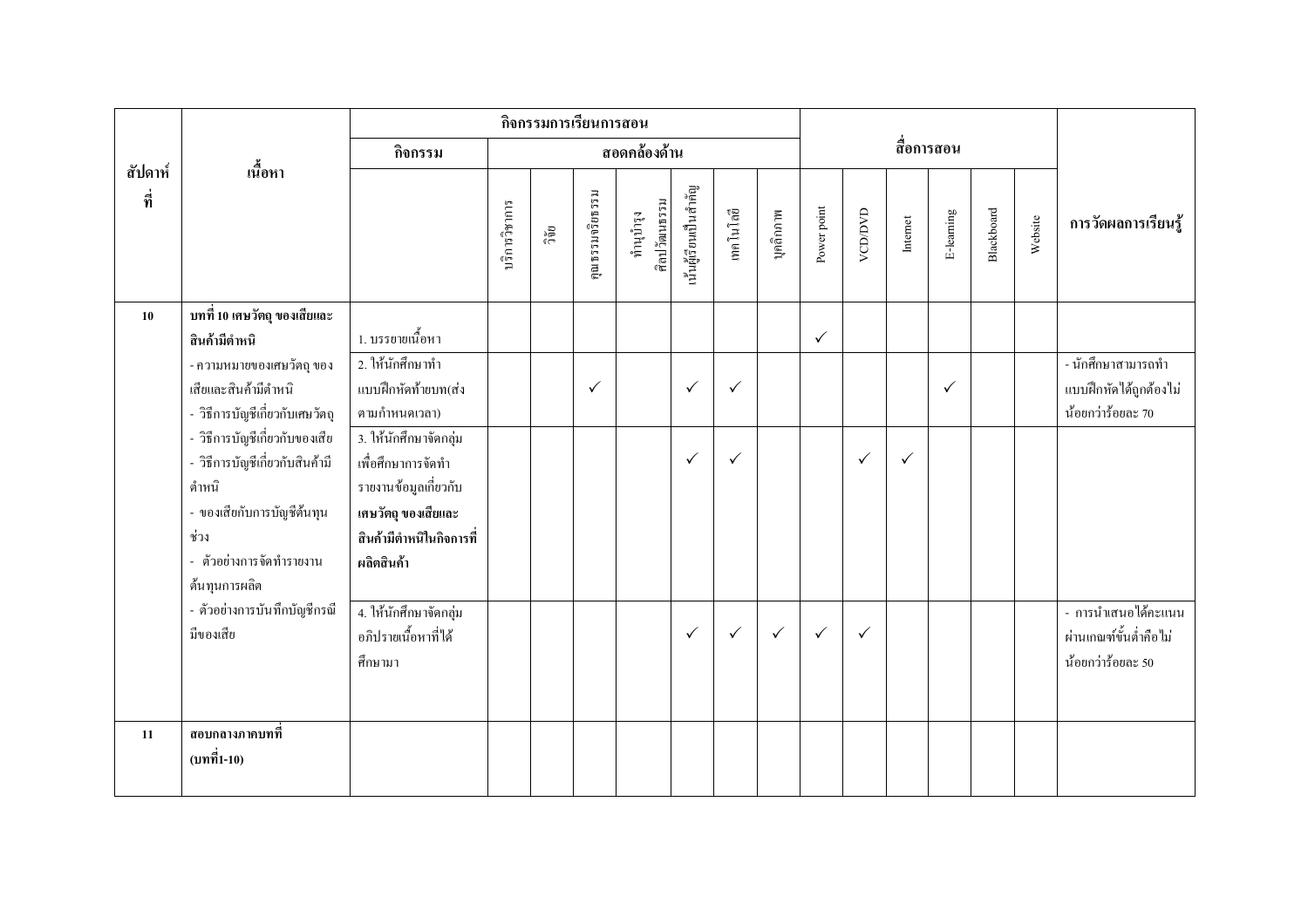|                |                                                                                                                                                                                                                                                                                                                                   |                                                          |               | กิจกรรมการเรียนการสอน |                 |                           |                       |              |           |              |         |                         |              |            |         |                                                                   |
|----------------|-----------------------------------------------------------------------------------------------------------------------------------------------------------------------------------------------------------------------------------------------------------------------------------------------------------------------------------|----------------------------------------------------------|---------------|-----------------------|-----------------|---------------------------|-----------------------|--------------|-----------|--------------|---------|-------------------------|--------------|------------|---------|-------------------------------------------------------------------|
|                |                                                                                                                                                                                                                                                                                                                                   | กิจกรรม                                                  |               |                       |                 | สอดคล้องด้าน              |                       |              |           |              |         |                         | สื่อการสอน   |            |         |                                                                   |
| สัปดาห์<br>ที่ | เนื้อหา                                                                                                                                                                                                                                                                                                                           |                                                          | บริการวิชาการ | ີ້າຢ                  | คุณธรรมจริยธรรม | ศิลปวัฒนธรรม<br>ทำนุบำรุง | นั้นผู้เรียนเป็นสำคัญ | เทคโนโลยี    | บุคลิกภาพ | Power point  | VCD/DVD | $\label{eq:1}$ Internet | E-leaming    | Blackboard | Website | การวัดผลการเรียนรู้                                               |
| 12             | บทที่ 11 ระบบบัญชีต้นทุน<br>มาตรฐาน                                                                                                                                                                                                                                                                                               | 1. บรรยายเนื้อหา                                         |               |                       |                 |                           |                       |              |           | $\checkmark$ |         |                         |              |            |         |                                                                   |
|                | - ความหมายของต้นทุน<br>มาตรฐาน<br>- ประเภทของมาตรฐาน<br>- ประโยชน์ของต้นทุน<br>มาตรฐาน<br>- การกำหนดดั้นทุนมาตรฐาน<br>- การวิเคราะห์ผลแตกต่างจาก<br>มาตรฐาน<br>- การวิเคราะห์ผลแตกต่าง<br>เกี่ยวกับวัตถุดิบทางตรง<br>- การวิเคราะห์ผลแตกต่าง<br>เกี่ยวกับค่าแรงงานทางตรง<br>- การวิเคราะห์ผลแตกต่าง<br>เกี่ยวกับค่าใช้จ่ายการผลิต | 2. ให้นักศึกษาทำ<br>แบบฝึกหัดท้ายบท(ส่ง<br>ตามกำหนดเวลา) |               |                       | $\checkmark$    |                           | $\checkmark$          | $\checkmark$ |           |              |         |                         | $\checkmark$ |            |         | - นักศึกษาสามารถทำ<br>แบบฝึกหัดได้ถูกต้องไม่<br>น้อยกว่าร้อยละ 70 |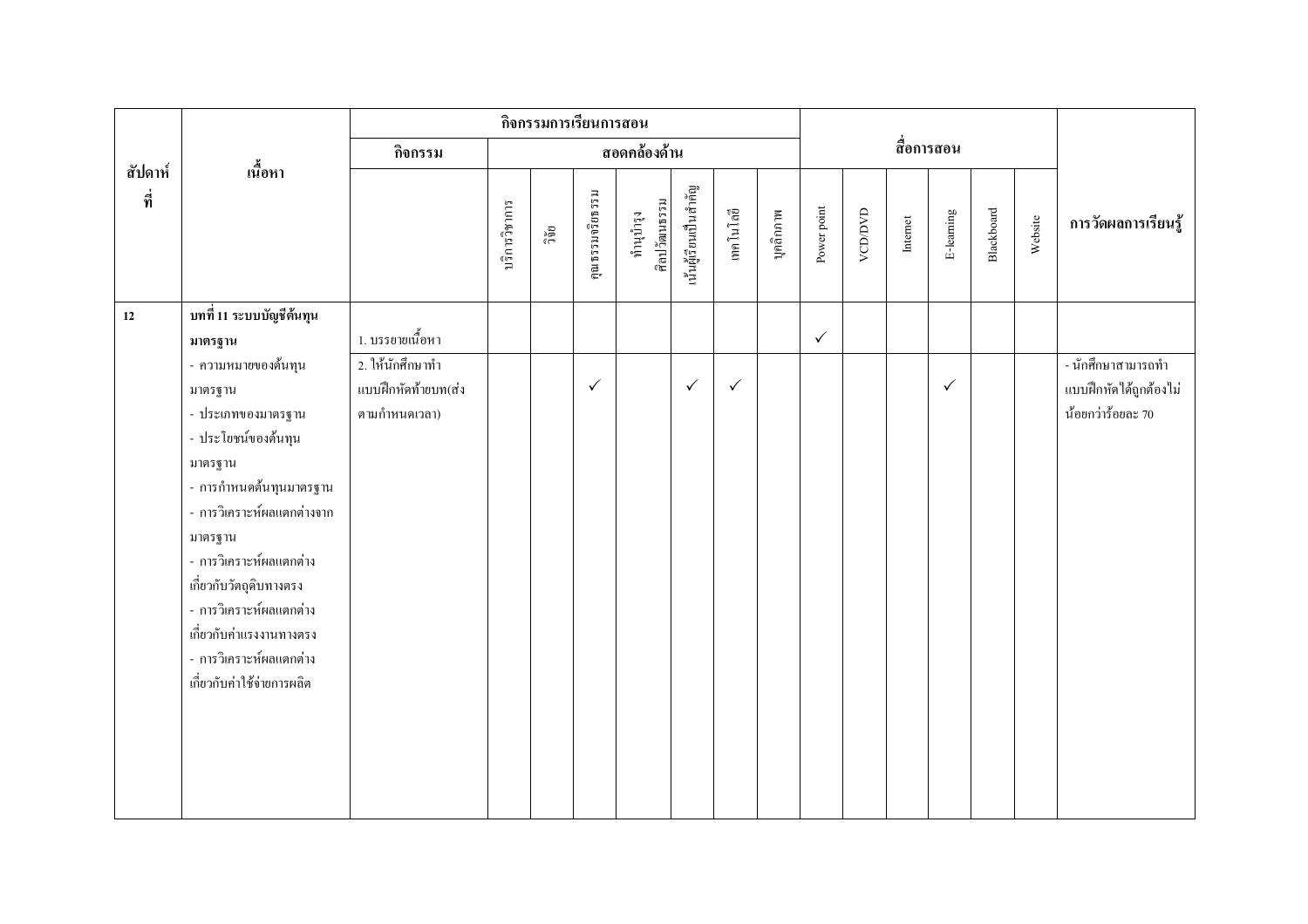|                |                                               |                                                |               |       | กิจกรรมการเรียนการสอน |                           |                       |              |              |              |              |                         |              |            |         |                                               |
|----------------|-----------------------------------------------|------------------------------------------------|---------------|-------|-----------------------|---------------------------|-----------------------|--------------|--------------|--------------|--------------|-------------------------|--------------|------------|---------|-----------------------------------------------|
|                |                                               | กิจกรรม                                        |               |       |                       | สอดคล้องด้าน              |                       |              |              |              |              |                         | สื่อการสอน   |            |         |                                               |
| สัปดาห์<br>ที่ | เนื้อหา                                       |                                                | บริการวิชาการ | วิจัย | คุณธรรมจริยธรรม       | ศิลปวัฒนธรรม<br>ทำนุบำรุง | นั้นผู้เรียนเป็นสำคัญ | เทคโนโลยี    | บุคลิกภาพ    | Power point  | VCD/DVD      | $\label{eq:1}$ Internet | E-leaming    | Blackboard | Website | การวัดผลการเรียนรู้                           |
| 13             | ี บทที่ 11 ระบบบัญชีต้นทุน                    |                                                |               |       |                       |                           |                       |              |              |              |              |                         |              |            |         |                                               |
|                | มาตรฐาน (ต่อ)                                 | 1. บรรยายเนื้อหา                               |               |       |                       |                           |                       |              |              | $\checkmark$ |              |                         |              |            |         |                                               |
|                | - การบันทึกบัญชีตามระบบ<br>บัญชีต้นทุนมาตรฐาน | 2. ให้นักศึกษาทำ<br>แบบฝึกหัดท้ายบท(ส่ง        |               |       | ✓                     |                           | $\checkmark$          | $\checkmark$ |              |              |              |                         | $\checkmark$ |            |         | - นักศึกษาสามารถทำ<br>แบบฝึกหัดได้ถูกต้องไม่  |
|                | - การจัดทำรายงานต้นทุนการ                     | ิตามกำหนดเวลา)                                 |               |       |                       |                           |                       |              |              |              |              |                         |              |            |         | น้อยกว่าร้อยละ 70                             |
|                | ผลิต                                          | 3. ให้นักศึกษาจัดกลุ่ม                         |               |       |                       |                           |                       |              |              |              |              |                         |              |            |         |                                               |
|                | - การจัดการกับผลแตกต่างจาก                    | เพื่อศึกษาข้อมูลเกี่ยวกับ                      |               |       |                       |                           | $\checkmark$          | $\checkmark$ |              |              | $\checkmark$ | $\checkmark$            |              |            |         |                                               |
|                | ด้นทุนมาตรฐาน                                 | กิจการต่างๆที่ใช้ระบบ                          |               |       |                       |                           |                       |              |              |              |              |                         |              |            |         |                                               |
|                |                                               | ด้นทุนงานสั่งทำ                                |               |       |                       |                           |                       |              |              |              |              |                         |              |            |         |                                               |
|                |                                               | 4. ให้นักศึกษาจัดกลุ่ม<br>อภิปรายเนื้อหาที่ได้ |               |       |                       |                           | $\checkmark$          | $\checkmark$ | $\checkmark$ | $\checkmark$ | $\checkmark$ |                         |              |            |         | - การนำเสนอได้คะแนน<br>ผ่านเกณฑ์ขั้นต่ำคือไม่ |
|                |                                               | ศึกษามา                                        |               |       |                       |                           |                       |              |              |              |              |                         |              |            |         | น้อยกว่าร้อยละ 50                             |
| 14             | บทที่ 12 ผลแตกต่างเนื่องจาก                   |                                                |               |       |                       |                           |                       |              |              |              |              |                         |              |            |         |                                               |
|                | ส่วนผสมและผลผลิต                              | 1. บรรยายเนื้อหา                               |               |       |                       |                           |                       |              |              | $\checkmark$ |              |                         |              |            |         |                                               |
|                | - การวิเคราะห์ผลแตกต่าง                       | 2. ให้นักศึกษาทำ                               |               |       |                       |                           |                       |              |              |              |              |                         |              |            |         | - นักศึกษาสามารถทำ                            |
|                | เนื่องจากส่วนผสมและผลผลิต                     | แบบฝึกหัดท้ายบท(ส่ง                            |               |       | $\checkmark$          |                           | $\checkmark$          | $\checkmark$ |              |              |              |                         | $\checkmark$ |            |         | แบบฝึกหัดได้ถูกต้องไม่                        |
|                | ของวัตถุดิบทางตรง                             | ตามกำหนดเวลา)                                  |               |       |                       |                           |                       |              |              |              |              |                         |              |            |         | น้อยกว่าร้อยละ 70                             |
|                | - การบันทึกบัญชี                              |                                                |               |       |                       |                           |                       |              |              |              |              |                         |              |            |         |                                               |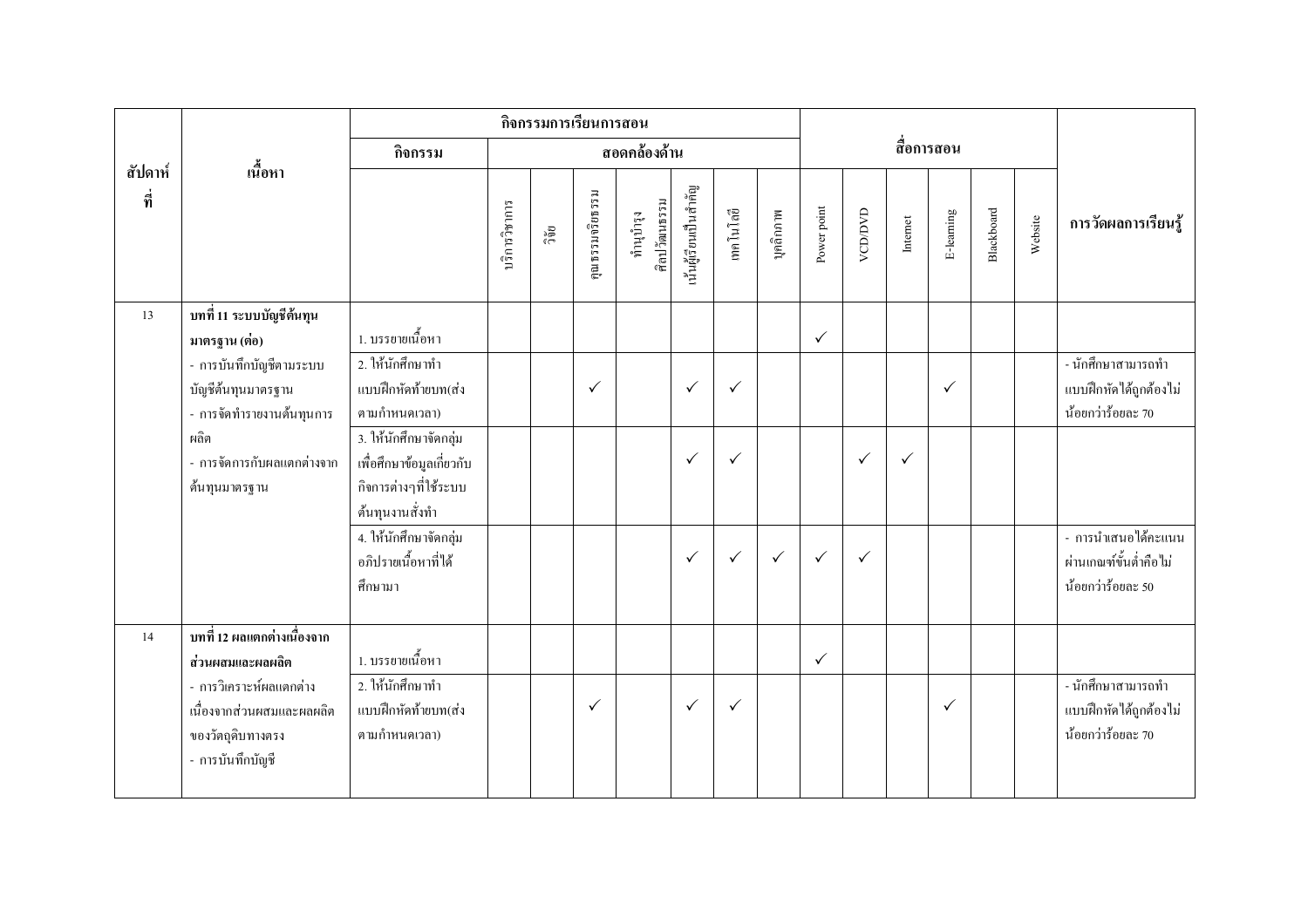|                |                              |                     |               |       | กิจกรรมการเรียนการสอน |                           |                       |              |           |             |         |            |              |            |         |                        |
|----------------|------------------------------|---------------------|---------------|-------|-----------------------|---------------------------|-----------------------|--------------|-----------|-------------|---------|------------|--------------|------------|---------|------------------------|
|                |                              | กิจกรรม             |               |       |                       | สอดคล้องด้าน              |                       |              |           |             |         | สื่อการสอน |              |            |         |                        |
| สัปดาห์<br>ที่ | เนื้อหา                      |                     | บริการวิชาการ | ີ້າຢ້ | π<br>คุณธรรมจริยธร    | ศิลปวัฒนธรรม<br>ทำนูบำรุง | นั้นผู้เรียนเป็นสำคัญ | เทคโนโลยี    | บุคลิกภาพ | Power point | VCD/DVD | Internet   | E-leaming    | Blackboard | Website | การวัดผลการเรียนรู้    |
| 15             | ิบทที่ 12 ผลแตกต่างเนื่องจาก |                     |               |       |                       |                           |                       |              |           |             |         |            |              |            |         |                        |
|                | ส่วนผสมและผลผลิต             | 1. บรรยายเนื้อหา    |               |       |                       |                           |                       |              |           | ✓           |         |            |              |            |         |                        |
|                | - การวิเคราะห์ผลแตกต่าง      | 2. ให้นักศึกษาทำ    |               |       |                       |                           |                       |              |           |             |         |            |              |            |         | - นักศึกษาสามารถทำ     |
|                | เนื่องจากส่วนผสมและผลผลิต    | แบบฝึกหัดท้ายบท(ส่ง |               |       | $\checkmark$          |                           | $\checkmark$          | $\checkmark$ |           |             |         |            | $\checkmark$ |            |         | แบบฝึกหัดใค้ถูกต้องไม่ |
|                | ของค่าแรงงานทางตรง           | ิตามกำหนดเวลา)      |               |       |                       |                           |                       |              |           |             |         |            |              |            |         | น้อยกว่าร้อยละ 70      |
|                | - การบันทึกบัญชี             |                     |               |       |                       |                           |                       |              |           |             |         |            |              |            |         |                        |
| 16             | <b>ทบทวน</b> (บทที่ 11-12)   |                     |               |       |                       |                           |                       |              |           |             |         |            |              |            |         |                        |